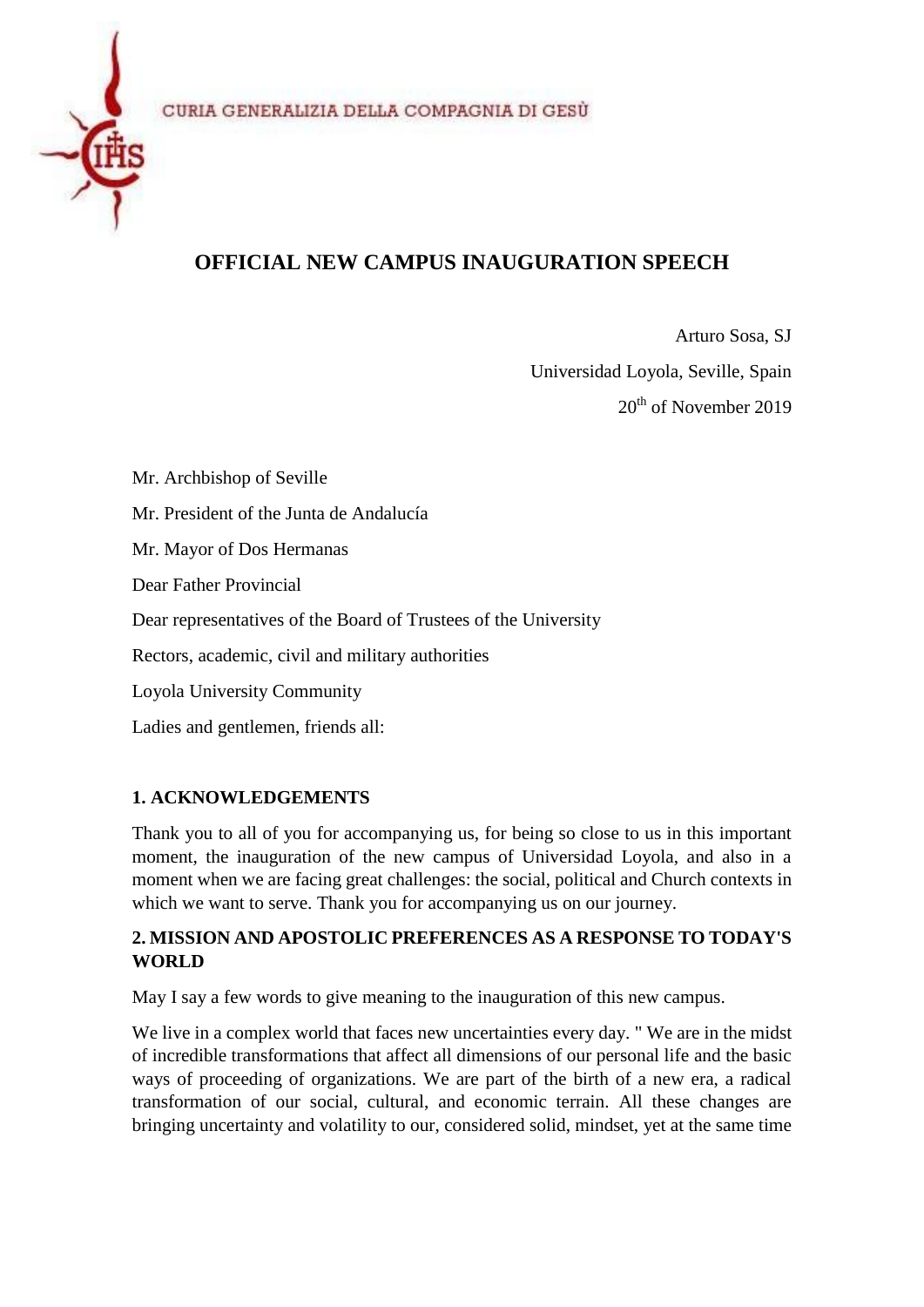are opening new scenarios and opportunities to those that are able to go through internal transformation both in persons and institutions." 1

In this complex world, each one of us, our works and our institutions are becoming an ever-smaller part of the world. The growth in demographics, in the economy, in relations, in the communications, the flow of goods, etc. make us smaller, because each one of us is a small piece of our environment. As the world globalizes and our individual possibilities grow, we become smaller in relative terms, we become more insignificant.

In the midst of this increasingly complex and uncertain world, the Mission of the Society of Jesus and of each of its works continue being relevant, because the Mission of the Church, spreading the message of reconciliation of Jesus of Nazareth is, today, as necessary as it has always been as it constitutes a response to the problems of the world.

In order to carry out this Mission, the Society has chosen four options in which this service is materialized:

The first is to show the way to God through the Spiritual Exercises and discernment, perhaps the most valuable contributions that the Society has made throughout its history, and which represent the essence of the Society, its identity.

The second option is to walk with the poor, the outcast of the world, those whose dignity has been violated. It is a path that we want to walk by promoting social justice and the change of the economic, political and social structures that cause injustice, as a necessary dimension of the reconciliation of human beings, peoples and their cultures among themselves, with nature and God. This involves a commitment to care for migrants, displaced persons, refugees, victims of wars and human trafficking; the defence of culture and the dignified existence of native peoples. Accompanying the poor implies improving our studies, analysis and reflection in order to understand in depth the economic, political and social processes that generate so much injustice, and to contribute to the generation of alternative models.

The third is to accompany young people in the creation of a hope-filled future. It is the young people, with their perspective, who can help us to better understand the change of era we are living in and its hopeful newness. Today, young people are the main agents of the anthropological transformation generated by the digital culture of our time and that opens humanity to a new era in history. This change of era we are living leads to a new human being and a new way of structuring personal and social dimensions in our lives. Young people are the holders of this new way of life that can even lead to, in the experience of the encounter with the Lord Jesus, a light to illuminate the way towards justice, reconciliation and peace.

Creating and maintaining open spaces for young people in society and the Church is a contribution that the apostolic works of the Society of Jesus can make. They are intended to be spaces open to youthful creativity in which the encounter with the God of life, revealed by Jesus, and the deepening of the Christian faith are fostered. Spaces in which

**.** 

<sup>1</sup> Jesuit Networking. (2018). *Prophetic Networks for a Universal Mission.* Washington DC.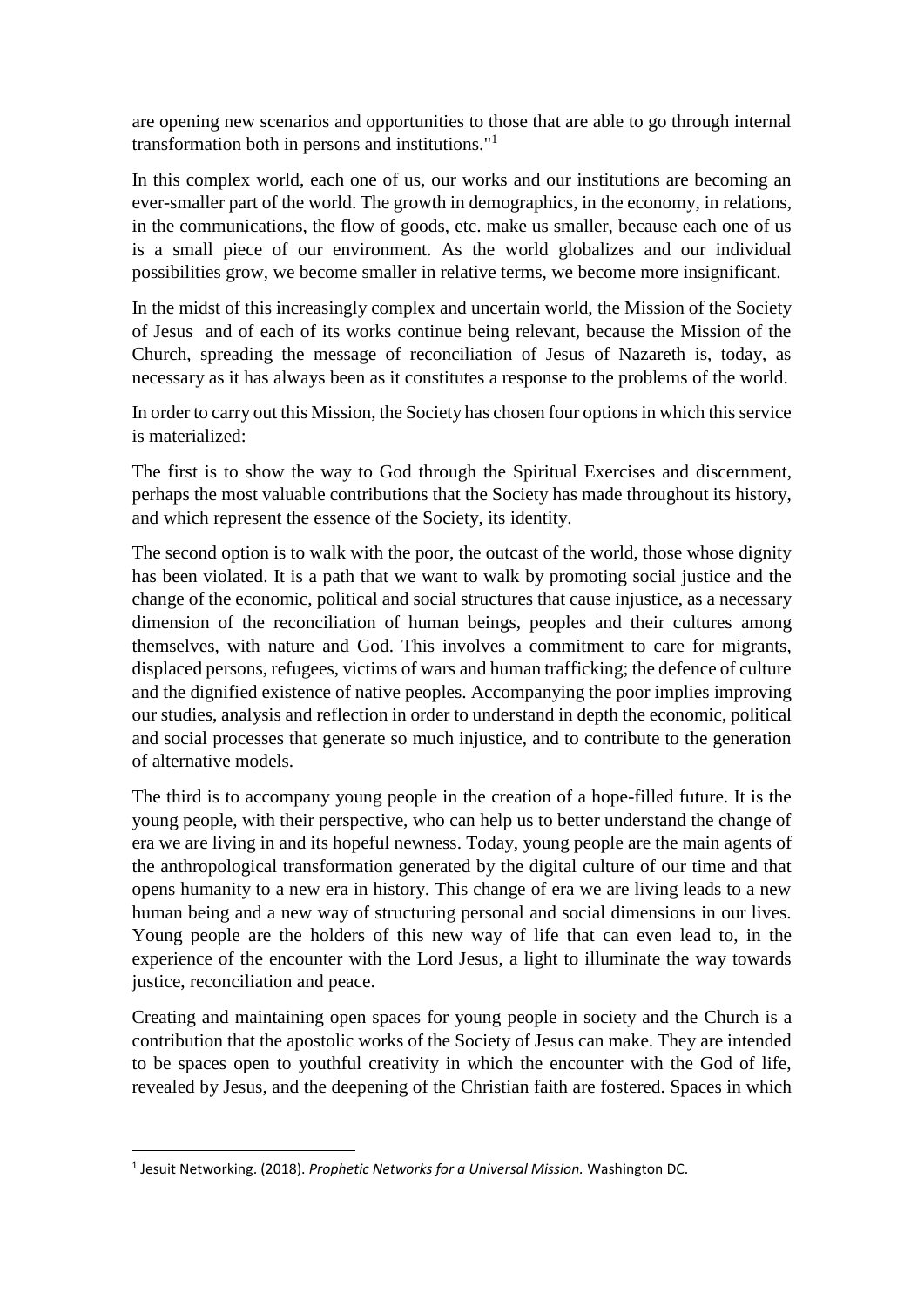the discernment of the way by which each person can reach their happiness by contributing to the well-being of all humanity is promoted.

And, finally, the fourth option is to collaborate in the care of the common home which is the Earth. We propose, from what we are and with the means at our disposal, to collaborate with others in the construction of alternative life models based on respect for the creation of a sustainable development capable of producing goods which, if fairly distributed, ensures a dignified life for all human beings on our planet. The conservation of the planet's living conditions over time is a human responsibility charged with an ethical and spiritual sense. Our collaboration includes participating in efforts to investigate and analyse in depth, supporting a reflection and discernment that will lead to making the right decisions to heal the wounds already infringed on the ecological balance. We take special care in crucial areas to maintain the balance of nature that makes life possible, such as the Amazon, the Congo basins, India and Indonesia, as well as large marine areas. Doing so is a way of genuinely worshipping God's creative work. Bold decisions are needed to avoid further damage and to initiate the change of life model necessary to harness the goods of creation for the benefit of all. In this process we want to be actively present.

These are the four options that will guide the action of the Society and its works in the coming years where universities are a privileged place for action. "The Society of Jesus has found in the University a formidable space to put into practice the mission received from and inspired by the Gospel, to determinedly promote social justice and environmental sustainability through dialogue with cultures and religions. The University promotes processes of knowledge creation and accompanies processes of human education in which, together with knowledge, transmits the meaning of a reconciled and peaceful life." 2

Four options that I ask the Universidad Loyola Community to interiorize to guide their action in teaching, in research, in their public presence, in their way of doing things.

#### **3. NETWORKS AS AN INSTRUMENT**

**.** 

But, faced with the magnitude of the world's problems and the overwhelming communicative ecosystem that information technologies and social networks are creating, how can we spread the Gospel message? How can we fulfil our Mission in a world that shrinks us and generates so many messages and so much noise?

How can the voice of universities be heard in a university world made up of almost 20,000 university centres all over the world? Even the largest and most prestigious universities are small voices, which become smaller every day.

The answer to these questions lies in the choice of our works, and for that sake we have discernment, and in following what the 35th General Congregation of the Society established in 2008: working within networks. Networking because we have a shared Mission. Being both local and cosmopolitan. Establishing bonds and strong relationships. Feeling part of Humanity because we are critically aware of our own culture, while at the

<sup>2</sup> Sosa SJ, A. (2018). *The University: Wellspring of Reconciled Life.* Bilbao: IAJU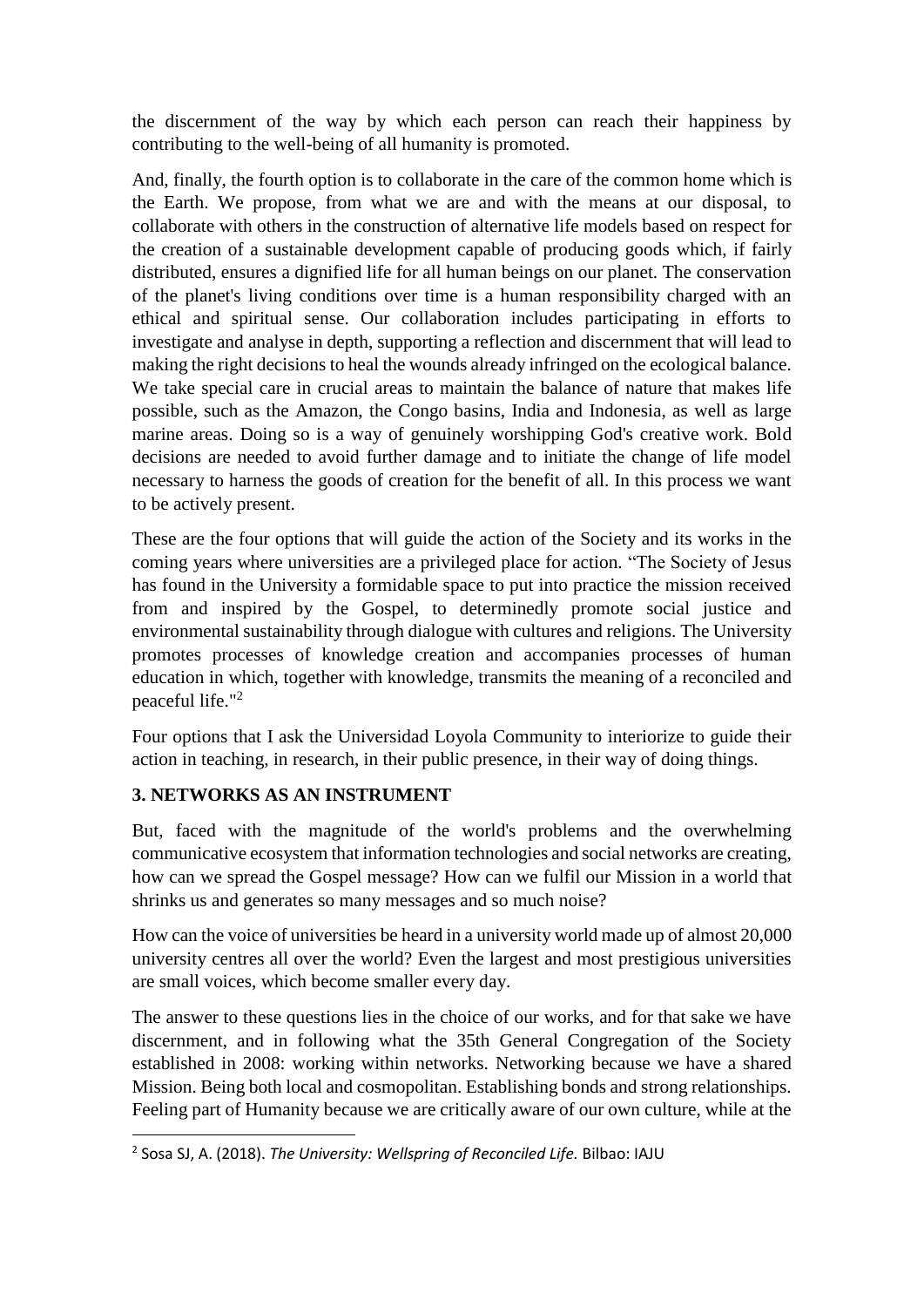same time we are able to joyfully recognize that of other human beings, with whom we establish relationships and enrich ourselves in diversity.<sup>3</sup>

The Society of Jesus was one of the first institutions to operate as a global unit. In fact, from the beginning, Saint Ignatius included in his way of proceeding many of the characteristics that remind us of networks: orientation towards a universal Mission; with solid nodes but connected by strong and flexible ties; autonomy combined with hierarchy... (Georgetown 2018). In the new era in which we live, before a history that shrinks us, the Society wants to pay special attention to the creation of ever more dense networks as a way of being more effective in the fulfilment of its mission.

One of the last networks created was the IAJU. The International Association of Jesuit Universities is a global network of networks that was established in 2018 in Loyola, Basque Country, and that brings together more than 200 universities and centres of Higher Education that the Society of Jesus has under its responsibility in the world.

A network that was created so that the commitment assumed by the universities of the Society of Jesus to be agents of social transformation takes on new dimensions and is a commitment to global transformation. Because we do not only want to be transformers of the closest realities, but to go further and transform the world. And for this, it is necessary to work within networks.

I encourage everyone, but especially Universidad Loyola, to deepen their work within networks. Not only in the university networks, but also in others in which it can contribute its knowledge and learn from them, the networks of schools, of cooperation, of apostolate. This is my message: work within networks, work with others. Work together.

### **4. LOYOLA ANDALUCÍA AS A SHARED MISSION AND NODE OF THE NETWORK**

Today we are inaugurating this campus of Universidad Loyola Andalucía.

Andalucía... a beautiful, ancient and diverse region. A region on the border, in the broad sense. A Border between two different demographic contexts but yet complementary to each other, because you are the bridge region between the young, thriving, growing, but poor, Africa, and the solid, rich and now disoriented Europe. A region of deep religiosity that is living a growing secularization, but the same time has the challenge of dialoguing with other religions on the other side of the Strait. A region of a Mediterranean civilization, but open to the Atlantic and, to America and the Pacific, to the world in all its roundness, in this year that celebrates the first voyage around the world. Andalucía, a region with problems and, at the same time, with enormous potential.

It is in this region, where the presence of the Society is intense, through schools, university centres, apostolate, and a long history since the time of Saint Ignatius, that Universidad Loyola has been born.

<sup>1</sup> 3 Sosa SJ, A. (2018). *The University: Wellspring of Reconciled Life.* Bilbao: IAJU